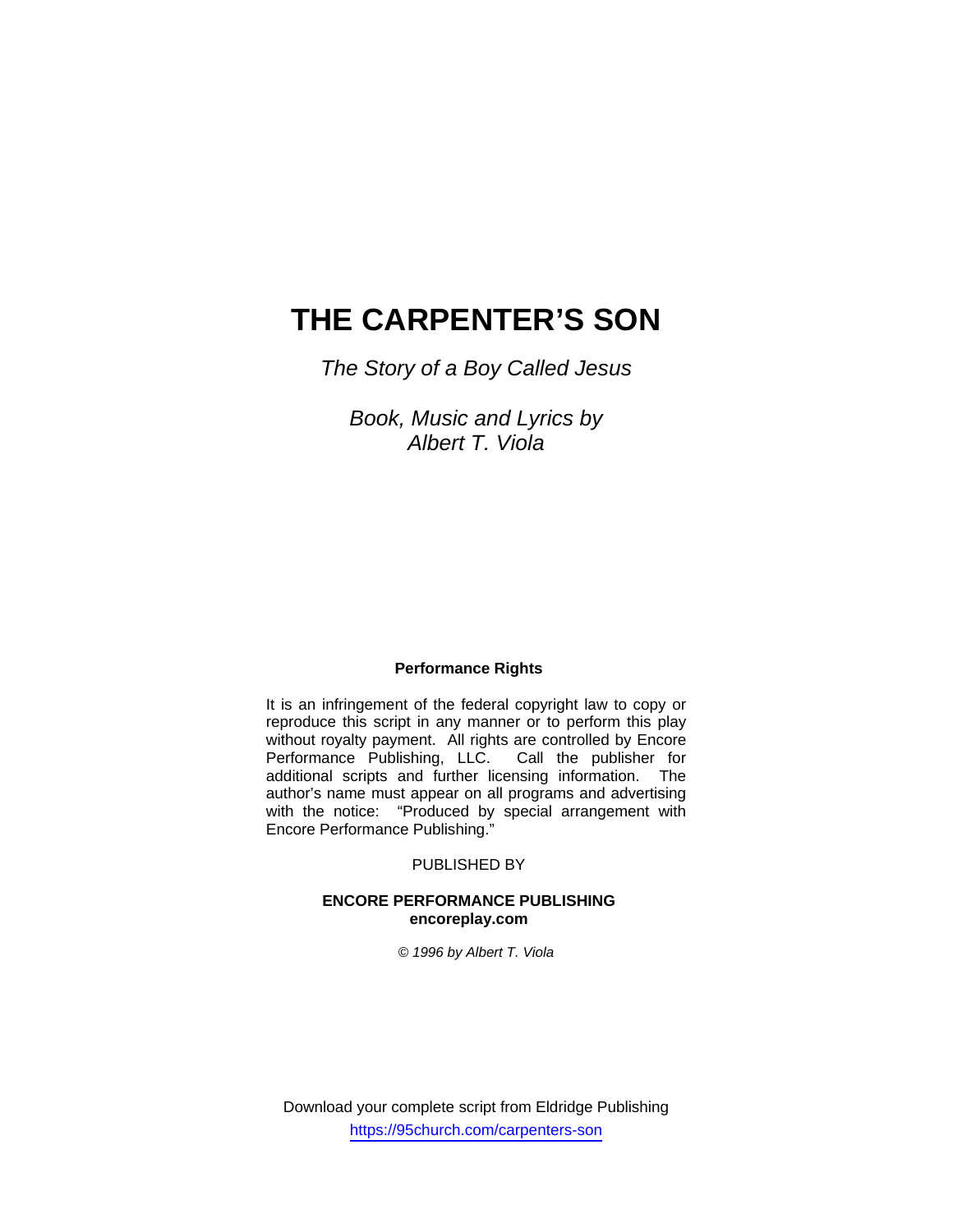#### *The Carpenter's Son -2-*

#### **STORY OF THE PLAY**

Ideal for production in the Chancel or Sanctuary. A perfect piece for a limited budget and limited rehearsal time. (However, it can be produced by those with a budget!) This is a sensitive and insightful treatment of the boyhood of Jesus; a plausible near-history. Jesus is a happy but sometimes lonely 12 year old boy; lonely because he is different from others. He is happy because he understands his God. He confides often in his mother the pains in his heart, his uncertainty. The story centers around his family's trip to Jerusalem for the Feast of the Passover. On their way there Jesus performs a miracle, to aid another child, and the pains in his heart melt away with a new understanding of his place in the world. When the family arrives in Jerusalem, Jesus turns up "missing". They finally find him in the Temple, instructing and amazing his elders with profound truth and insight. This is a moving and imaginative story with a lovely and memorable score for any audience. It has been produced in religious and non-religious venues with equal success. "The Carpenter's Son" is a one of a kind experience about an unforgettable boy. About 45-60 minutes.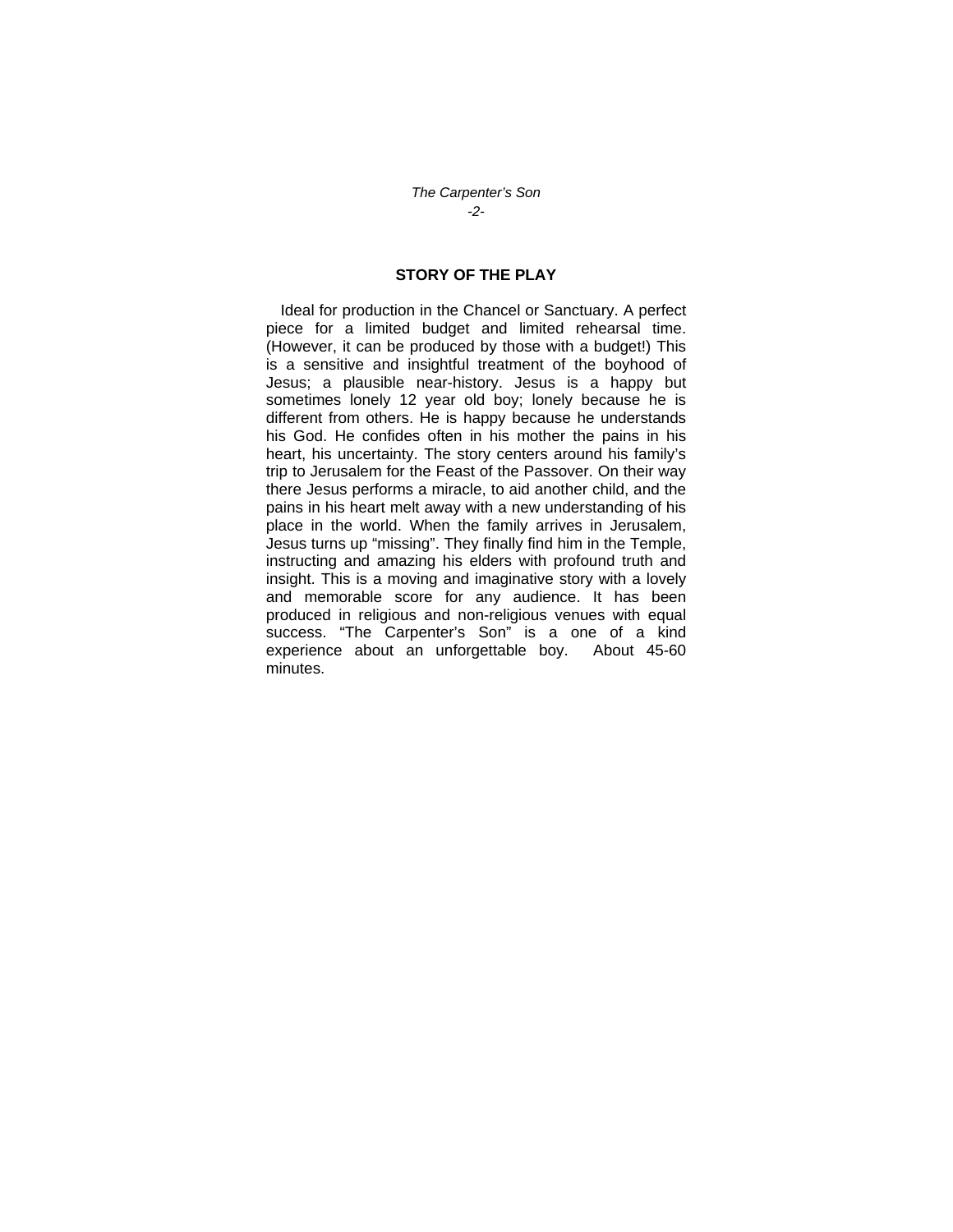*The Carpenter's Son -3-* 

**CAST OF CHARACTERS** 

*(In order of appearance)* 

Narrator Joseph Mary Barnabus Jesus Simeon Samuel David Joachim Pilgrims Boaz Anna Jacob Maricon First Scholar Doctor of Science Doctor of Science and Philosophy Doctor of Religion Another Doctor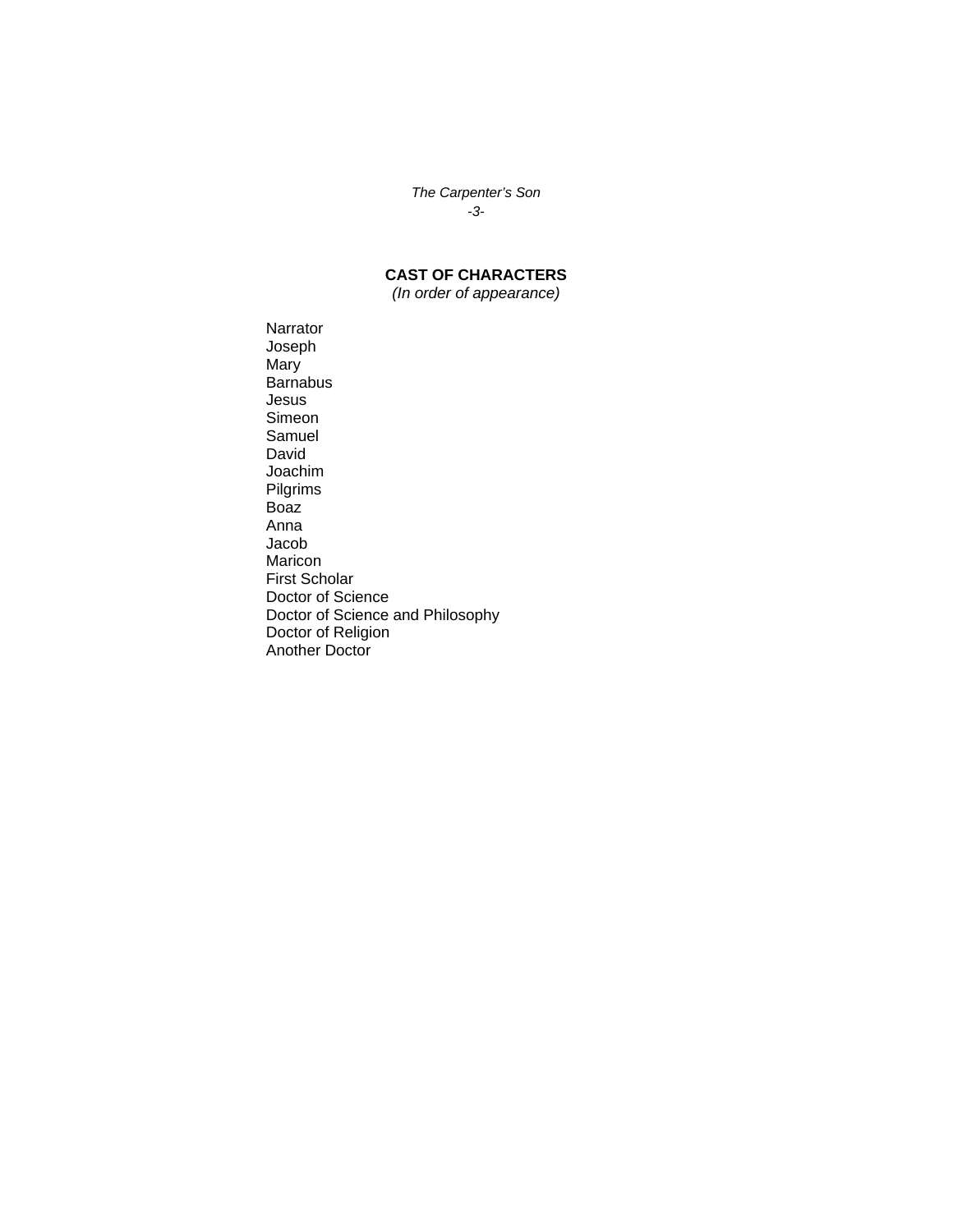*The Carpenter's Son -4-* 

#### **SYNOPSIS OF SCENES AND MUSICAL NUMBERS**

SCENE 1 - An Empty Stage Musical #1 - THE BALLAD OF A BOY CALLED JESUS -

SCENE 2 - NAZARETH Musical #2 - GOING TO JERUSALEM

SCENE 3 - ROAD TO JERUSALEM Musical # 3 - HOW CAN I TELL HIM?

SCENE 4 - BANK OF THE RIVER JORDAN Musical #4 - ROUND Musical #5 - WHAT ARE THESE THINGS?

SCENE 5 - ROAD TO JERUSALEM

SCENE 6 - OUTSIDE THE CITY OF JERUSALEM: Musical #6 - LULLABYE

SCENE 7 - JERUSALEM: The Temple Musical #7 - HE IS LOVE Musical # 8 - MY FATHER'S BUSINESS Optional Musical #9 - BALLAD OF A BOY CALLED JESUS (REPRISE)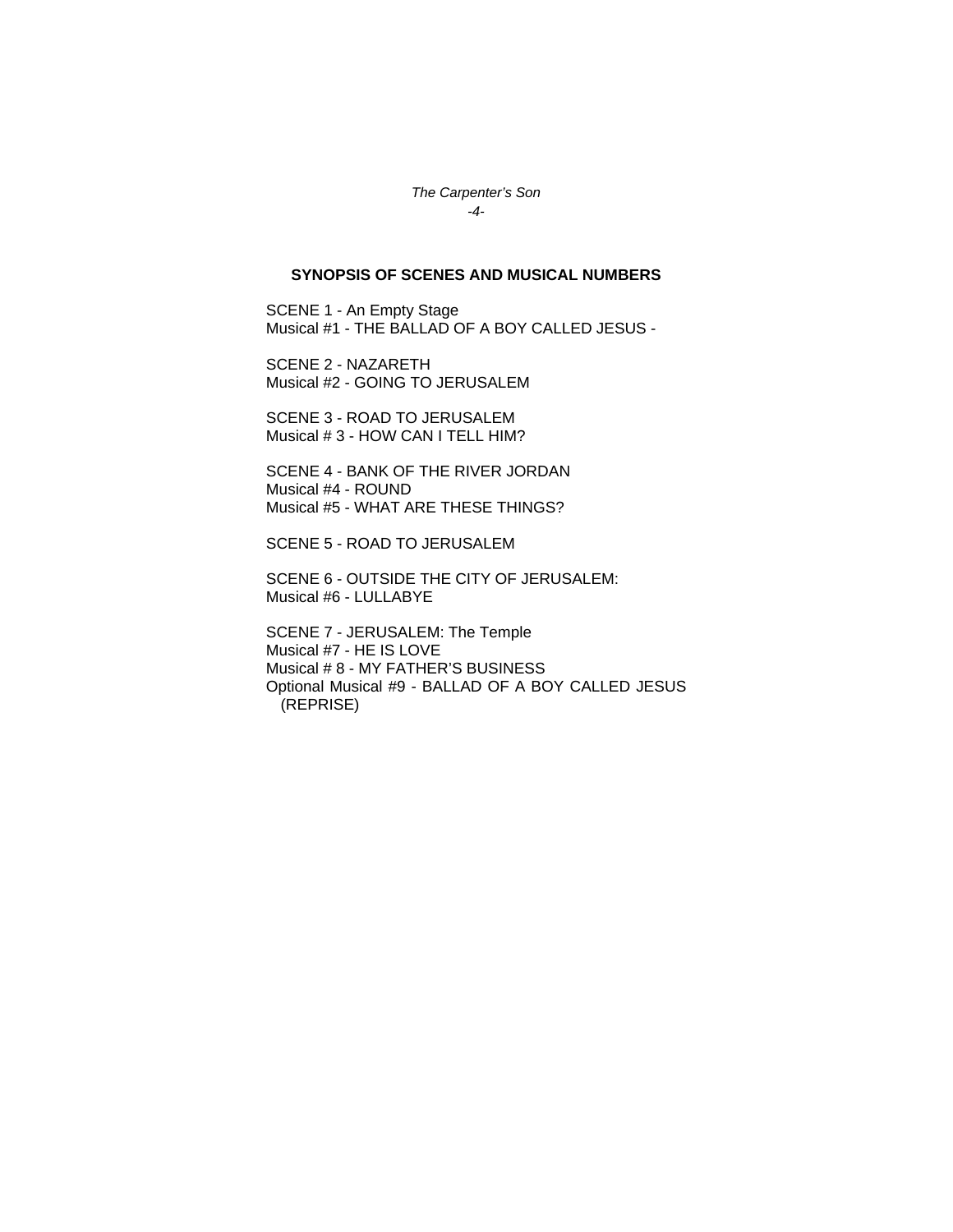*The Carpenter's Son -5-* 

**SCENE 1** 

MUSICAL #1 - THE BALLAD OF A BOY CALLED JESUS

*(AT RISE: An empty stage. Enter NARRATOR.)* 

NARRATOR: *(Singing.)*  THIS IS THE STORY OF A VERY SPECIAL BOY WHO LIVED LONG AGO IN THE LAND OF ISRAEL JOSEPH HIS FATHER MARY, JOSEPH'S WIFE JESUS WAS HIS NAME. LET ME TELL YOU OF HIS LIFE HE WAS BORN IN BETHLEHEM BENEATH THE EASTERN STAR WISE MEN THREE ARRIVED WITH GIFTS COME TO ADORE HIM FROM AFAR THOUGH WRAPPED IN SWADDLING CLOTHES HIS CRIB A SIMPLE MANGER BED HE WAS A KING. THE SON OF GOD THE SON OF GOD. THE SON OF GOD THERE WAS A RULER AND HEROD WAS HIS NAME HE WAS TOLD A CHILD WOULD TAKE AWAY HIS THRONE SO HE GAVE AN ORDER BOYS AGED UNDER TWO WOULD BE PUT TO THE SWORD. HOW SAD, BUT TRUE JESUS, JOSEPH AND MARY TO EGYPT DID GO HEROD DIED WITHIN A YEAR. THE SCRIPTURES TELL US SO THE BOY RETURNED TO NAZARETH A SIMPLE CARPENTER'S SON BUT MARY KNEW WITHIN HER HEART HE WAS THE SON OF GOD THE SON OF GOD. THE SON OF GOD

NARRATOR: And so our story begins. There is little known about the boy called Jesus. However, we do know that at the age of twelve his mother and father took him to Jerusalem to celebrate the Passover Feast. This is the story of that journey. Of what you will hear and see, nothing is written. But we would like to believe that it happened just this way. Our story begins on the morning of the first day. *(LIGHTS Fade.)* 

#### END OF SCENE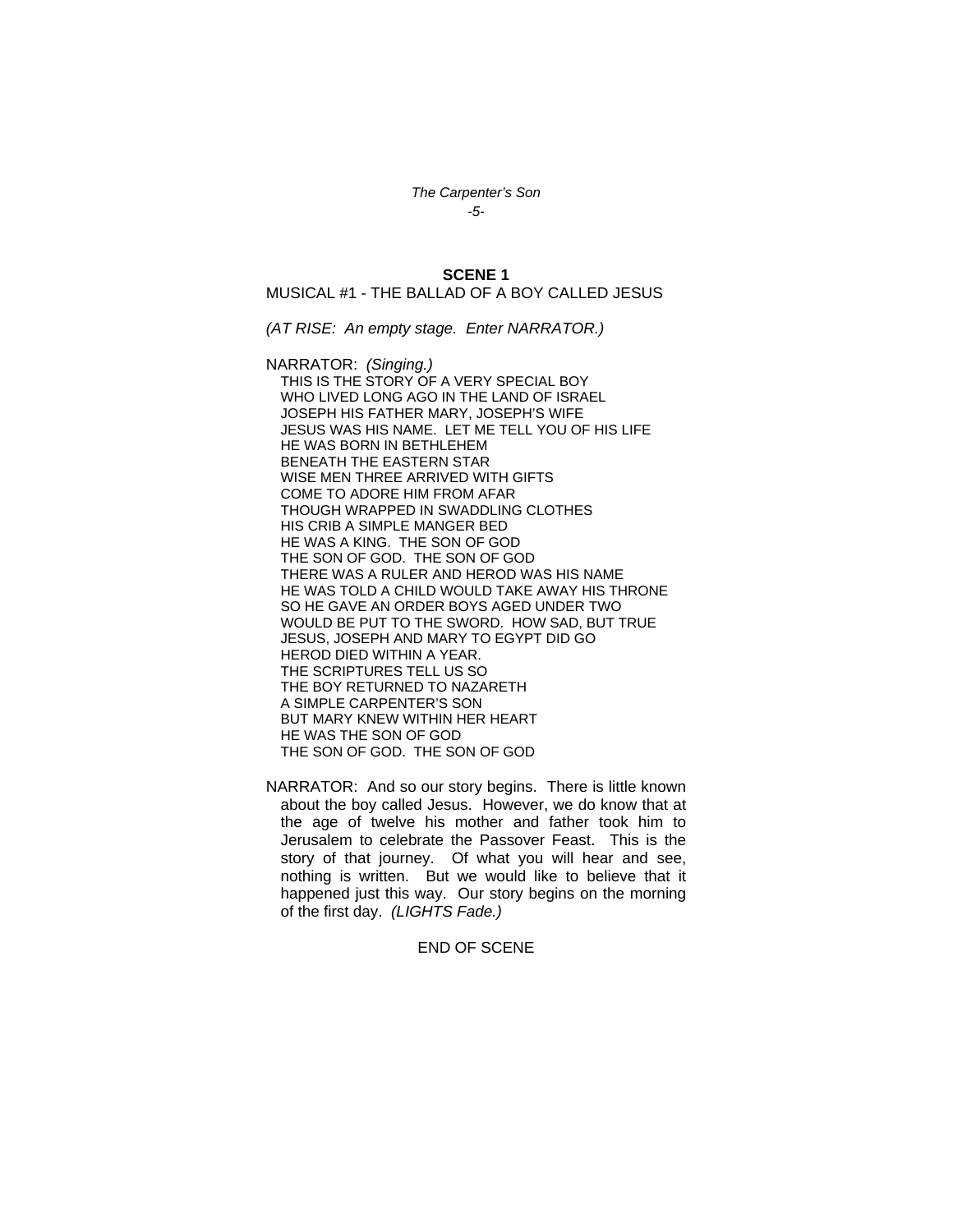### *The Carpenter's Son -6-*

#### SCENE 2

*(LIGHTS up on the home of Mary and Joseph in NAZARETH. A table with stools are discovered CS. Enter JOSEPH.)* 

JOSEPH: Mary, where are the new sandals I was going to wear to Jerusalem?

MARY: They are on your feet, Joseph.

*(JOSEPH looks down at his feet. MARY takes the basket of her head and places it on the table and begins to wipe the fruit and puts the fruit into the bowl.)* 

MARY: *(Cont'd)* Now we will have some nice fruit for our journey.

JOSEPH: Where are my old sandals?

MARY: I gave them to Simeon.

JOSEPH: Simeon, the beggar?

MARY: Yes.

JOSEPH: But Mary, I was going to wear them on the journey.

MARY: Simeon has no sandals.

JOSEPH: Then let him buy his own. He earns more in a month begging then I do in a year working as a carpenter.

MARY: Simeon is slow of thinking and cannot learn a trade. We must all care for him. He is a good soul. *(Finishes clearing the fruit.)* 

JOSEPH: And a rich one!

MARY: Joseph!

JOSEPH: *(Looks up towards the heavens.)* Forgive me.

MARY: The fruit is ready to be packed. *(Takes the fruit to Joseph.)* 

JOSEPH: Figs! Mary, why do you bring figs when you know I hate figs ... especially dried figs.

MARY: Because they are good for you.

BARNABUS: *(Enters.)* Joseph, we must begin our journey.

JOSEPH: I'm coming...I'm coming. Have some figs. They are good for you. *(BARNABUS waves off Joseph.)*